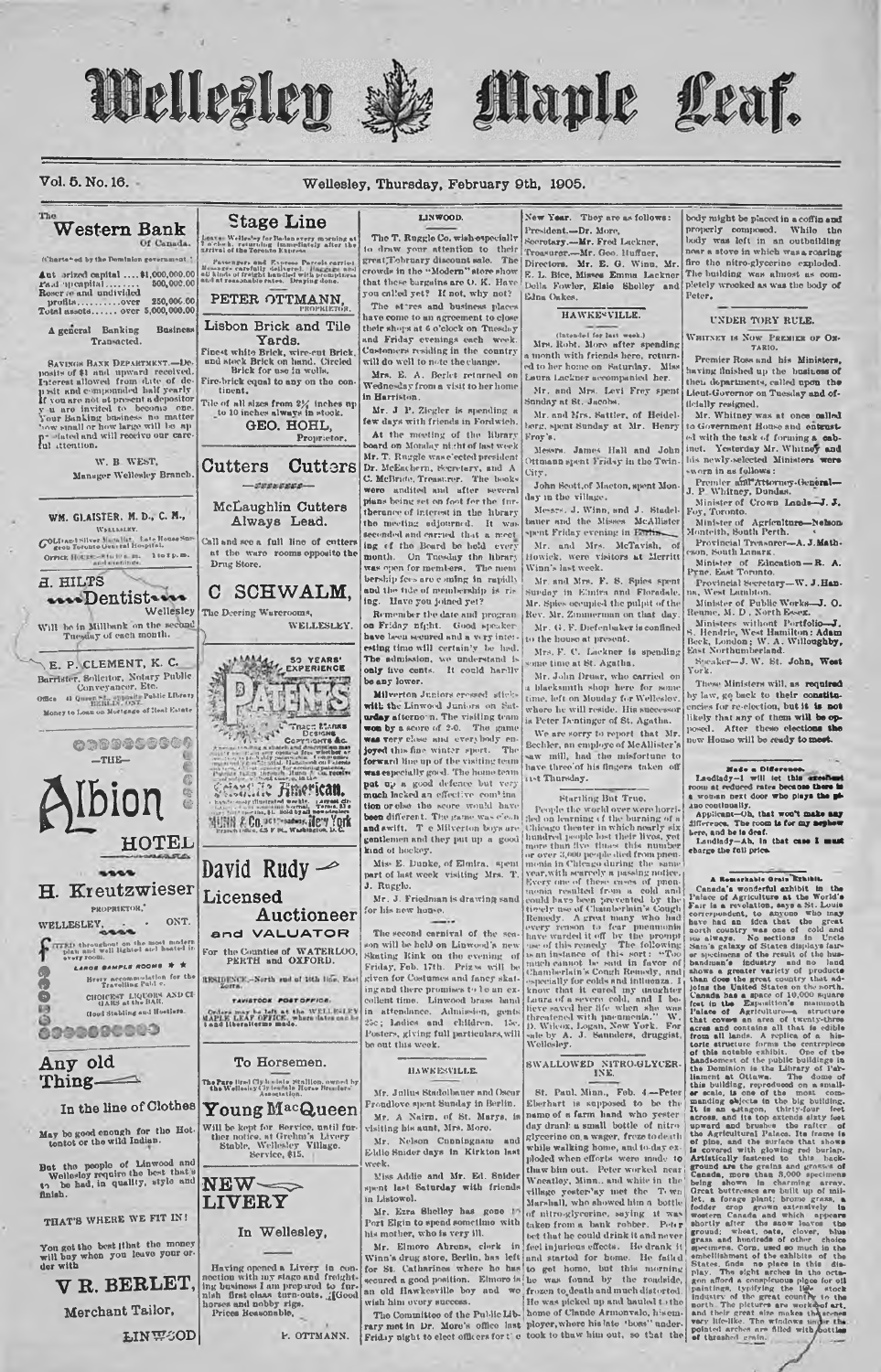**Wellesley Maple Leaf. MITED EVERT THURSDAY** Office: Next *rpr.* Roller Millh. Subscription 75c. a year In ad-vance. Otherwise 11.00.

### IX DEPENDENT.

### EDITORIAL NOTES.

The Czar has issued a manifesto to tho workingmen of Russia prom laing to look into tho matter of their grieviance. He tells them that in<br>coming to him in a body to usk for redress was an act of rebellion and the soldiers did right in qualling it The whole tone of the manifesto in<br>dicate that the Czx is very good<br>and they are very bad. The doce-<br>ment appears to have very little<br>weight with the masses of workmen<br>and peasants, and Russia is still in<br>a turbulent condi east are still being roughly handled by the Japs, and Kouropatkin's ut-<br>ter defeat appears to be only a ques tion of time.

Guelph, Berlin nnd Stratford are all struggling with the C. P. R.<br>problem at present. Guelph is inforested having steam branch lines to Stratford and Listowel so that<br>more freight and traffic will be hauled over the Guelph Junction railway; Berlin's effort is to provent the trade from the north and<br>wost being deflected from the Twin-<br>City, while Stratford, now that it is assured of C . P. R. connection, is struggling for the doubtful benefit of a anion station. From tho far-mers' stand-point a freight carry ing trolley lino which would extend<br>from Waterloo to Listowel, with uncertaint to Stratford, and connoct<br>branch to main line at Galt,<br>would furnish by far the cheapest and most convenient outlet, while<br>amply covering the needs of the<br>whole-section. But to accomplish this scheme will require far more aggressive enterprise than the. Bor lin and the P. and B. trolley adher-<br>ents appear to possess at presort<br>and unless they promptly and for-<br>cibly sot before the highest C. P. R.<br>magnates tho superiority of their project they may shortly see the wholo traffic of this section deflect-<br>ed in an another direction. The<br>Wellesloy section h-sadone its whole<br>duty so far, and waits indifferently though ready at once to fall in with tho plan which first dovelopes to bring it in touch with tho seaboard Liberal bonuses were passed to the trolloy project, but tho people are willing to drop them and give as-sistance to anothor lino if its more aggressive promotors secure the<br>field The C.P.R has decided to The C. P. R. has decided to build tho coming summer, so that within the next few weeks the de cision will likely be reached -as to wbethor the road shall bo steam or trolley.

The city of Stratford has interviewed President Shaughnessy, of the C. P. R., with a view of having the Hawkosville branch have a un-<br>ion terminal in Stratford with the Grand Trunk railway, and received pretty positive information that no such scheme would be entertainod, especially if the G. T. R. controlled<br>the station. Stratford, however,<br>is trying to work out a plan by<br>which the two roads would have<br>equal privileges in a union station. acceptable to both, and while they<br>are delaying over this matter the<br>C.P. R. may, at least for the pres<br>ent, drop their Stratford branch.<br>Berlin ought to take advantage of<br>this opportunity to get in some<br>effective work tow velopemont.

Tho Dominion parliament will soon be straggling with tho problem of dividing a large portion of<br>the Northwest Territory up into<br>Provinces. This will involve the<br>question of deciding upon the sep-<br>arate school system for those pro-<br>posed new Provinces. The separate school system, as

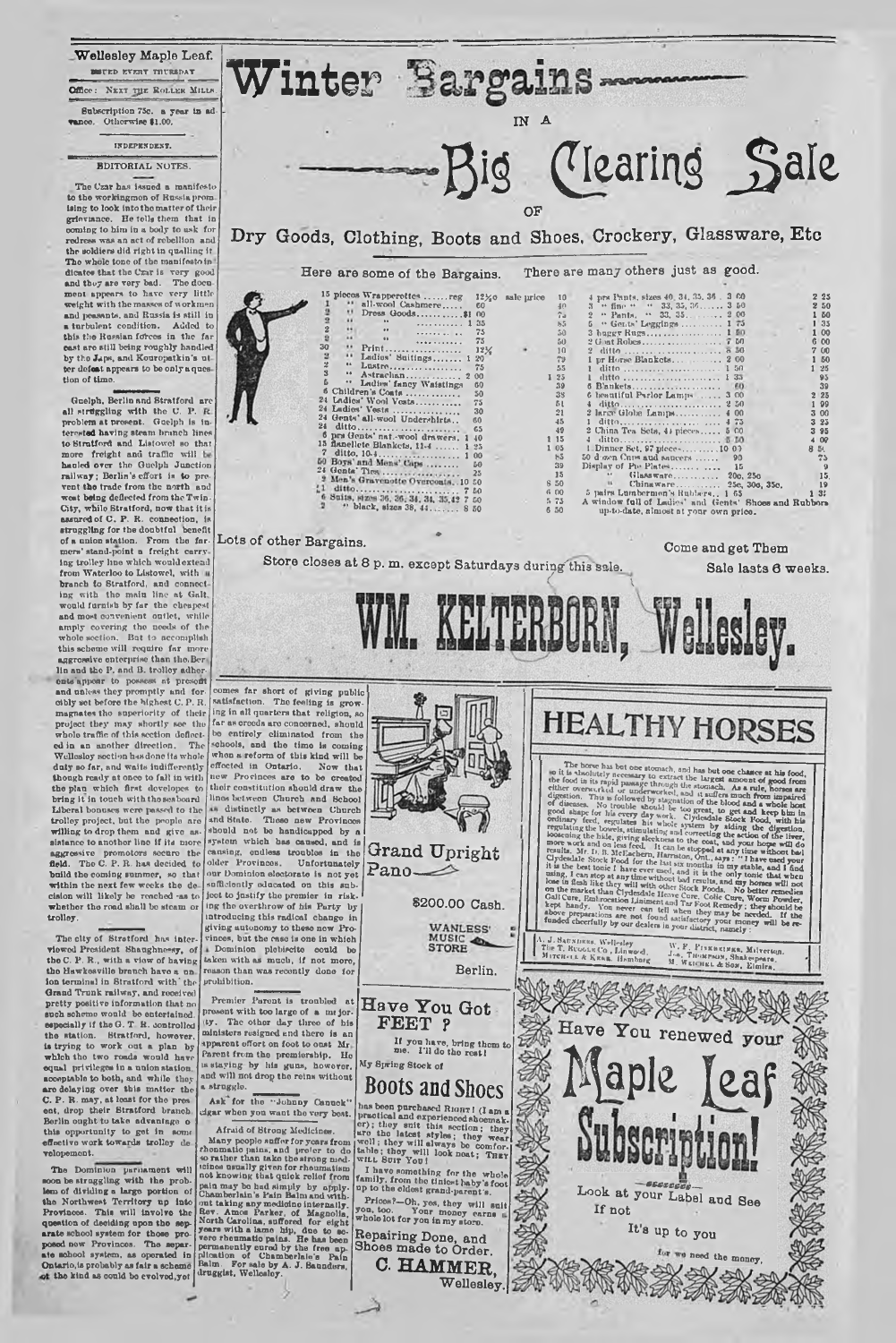扇

### 9/8 *& &* **Sale Bills Concert Posters Dodgers Programs**

**Office Stationery Cards, Circulars or any-thing in the line of Printing.**

### LOCAL NEWS.

Talk to M. Erb about hard coal\* Don't forget to see the remnent<br>counter at J. N. Zinkann's.

Tho Wellesley snw mill yards are rapidly being filled with logs.

Mr. A. E. Reiner »;sent part of this week in Toronto on a business trip-

25 black wool shawls, double,re: n'nr price, \$3.0C, now \$2.23, ut J. nkann's.

Union Sunday' School at 10.30 u. in. Preaching service in English at 3 o'clock, p. tn.

M. Erb cun deliver the very lest A joint steek sale will be here<br>hard cool at your house within an Une Royal betel, Wellesley, on 1

hoar. Try him.<br>
\* Mr. John Waltop, of Hospeler, is<br>
\* enjoyipgn short visit at his parent's<br>
homo in Wellesley,<br>
Mr. and Mrs. Shearer, of Water-<br>
hos, are the guests of Mrs. Facisch.<br>
Inuter, hero at present. Too, are the guests of Mrs. Ficisch. to be sold.<br>
Muter, here at present.<br>
Mr. Will Martin has returned to SILVER WEDDING.

Mr. Will Martin has returned to his work in Hummer's shoo store;<br>after a week's holidays in Arthur and Dorking.

Hanover and Durhum. He is ex- anniversary of their marriage.

The officials of the surveyors and **THE RAILWAY SURVEY**,<br>a coterie of business men in town **i** Fig. inflored, walkingston railway<br>enjoyed a social opster supper at  $\frac{1}{2}$  Stratford, Walkington railway ar-<br>the Royal hote

To will pay you to keep Chamber-<br>The Will pay you to keep Chamber-<br>Laim's Colic, Cholera and Diarrhees<br>Leandy in your Torme. It costs<br>only a quarter. Sold by A.J.Saun-<br>dora, druggist, Wellesley.

A s'eighload of young people from Berlin spent Saturda, evening very enjoyably at the home of Mr. and Mrs. Win. Forler, in this village, returning home late in the

Mr. John Mayer, former pro-<br>p. ictor of the Albion hotel, was in<br>the village on Saturday shaking<br>hands with bis numerous friends.<br>Ho has not yet decided where lie<br>will engage in business.

Last week Mr. R. J. Preiss retired from the blacksmithing business which he has conducted here for the past two or three yours, and<br>will shortly remove to the farm he Will shortly remove to the farm he will shortly and<br>purchased last summer near Erbs. St. Clements Saw, Beading and<br>wille. Mr. J. A. Druar, a practical pai placksmith from Hawkesvillo, has <br>which say that the Hamkov Hawkesvillo, has blacksmith from Hawkesvillo, has <br>blacksmith from Hawkesvillo, has leaved the has the same of the leaved in the business last week. See adv, Moth

dames Juo, and Geo. Schmarr and congla, as it always affords puick<br>Dr. Schnarr, Misson Edith, Vonita relief, and as it contains no opinum<br>and Elena and Carl, Fred and Eq. (or other harmital drug, it may be<br>gene Roseluman, Lorone and Maggie Strob, Messrs.<br>Nelson Glebe, J. Peppler, Ed. Hill,<br>Lorn Shiesholtz and Alf Bollinger.

 $\lambda$ 

nace innet cool apply to M. Erb,<br>
Wellesley coal yards,<br>
Miss Weber, of Clifford, is the<br>
guest of Miss Helena Floishbauer, in this village, at present. Underwear,lumbermen's rubbers

Ing weather has been intensely cold this past week while the fall-<br>ing and drifting snow has made the<br>roads quite difficult to travel, es-<br>pecially with loads.

At the Medleine Company's on-<br>lertainment last Suturday, the prize<br>was awarded to Mr. and Mrs. Chas.<br>Stable's infant as the most popular<br>baby in the village.<br>Notwithstanding the many snow

ano omenia desire, through the<br>Miple Leaf, to pet<br>make to the people of Wellesley willage, who re-<br>ently made a very generous cast<br>domation to the Orphen's Home at<br>St. Agatha timugli the collectors,<br>St. Agatha timugli the

**2012 L SHEK SALE.** 

day, Feb. 21th. Parties having day, Feb. 21th. Parties having word at once with Mr. Chris.<br>
word at once with Mr. Chris.<br>
Kennel, clerk. Posters will be out on Mendudy next with list of articles<br>
on Menduy next with list o

after a week's holidays in Arthur brated the twenty-fifth anniver-<br>and Dorking. **Figure 12** ary of their marriage at their Mr. and Mrs. Chas. Miller cele Mr. McBoth, insurance agent, of <sup>nome</sup>n unit will specify last Friday Street ford, was in town this word, we result in the specifical stress between the present and a most enjoyable time has business here.<br>It is business h

hin's Colic. Cholera and Diurrheen' the wasted of the pond, through only a quarter. Sold by A.J.Eam. Howevel correct of Miller's basis, during the straight, Wellesley.<br>
From here to Creashill three-lines for Newton and "Johnny Caucast" eigens for were laid ont, two of them on the and sold men who gained the friendship of<br>everyone during their wooks head-<br>quarters here. Yester.lay morning the your auring their work house<br>quarters here. Yesterday morning<br>the party left here to commencthe survey from Crosshill to Waling very enjoyably at the home of lematch, expecting to have that  $Mr$ , and  $Mrr$ , Wirn, Forler, in this Monday. The bills of Wellesley<br>village, returning home late in the Monday. The bills of Wellesley<br>same overally. other trial line will be surveyed be-<br>fore Engineer Patton's work is fin.<br>ishod in the township.

FINAL NOTHE-Parties having<br>bottles or barrels belonging to me<br>must return them at onco or they<br>will be charged to you—PETER<br>GLEBE, liquor merchant. Wollesley.

HEADING WOOD WANTED-At the St. Chements Saw, Beading and Planing Mills. Highest each prices

leased the shop and commenced Chambers and Mother's Fourth Remembers has verify the husiness last week. See ally, and a complete the set of this remember, Berlin and Waterlootes visited at these of this remember the home o given ns confidently to n baby ns to an adult. For sale by A. J.'Saun-ders. druggist, Wellealoy.

Are yon getting short of coal!<br>Yon can get the very best hard<br>coal at M. Erb's, Wellesley.

x or the very best stove or fur-<br>ice hard coal apply to M. Erb, increase of 308 over last year.<br>clienter such was 1 Stratford people read 22,382 books of fiction last year from tho public! library, und only 200 religions! books.

socks, overshoes, and leather-lined' printer, for many years an employe<br>mitts, from 15. to 250 below regard of the Detroit Free Press, died last<br>he prices next week at J. N. Zink: mesh ••Davo" Bonn, a well-known Galt printer, for many years an employe of the Detroit Free Press, died last . week, and his remains wore brought to Galt for interment.

Img and drifting show has much the 121.<br>
Seap in the vorial over were horri-<br>
reading the world over were horri-<br>
reading with Jonds.<br>
At the Medicine Company's cn. Bandred people has world over were horri-<br>
people has th Hemedy . A pread many who had been groundly<br>been reason to fear promindular the property reason to fear promindular<br>two delivering is the property in the property in the most property<br>in much cannot be static increase of



j. All kinds of Blacksmithing at d<br>Repairing done.<br>Horse-Sheeing a specialty.



**E. J. ROOS,** WATCHMAKER ASH JEWELER. **COOS,**<br>**MATERLOO.** 

C. BLANKSTEIN,

Manufacturer of Fixe Cioars,

Berlin, Ont.<br>
linnes." an about post periodist<br>
in the Cirar.<br>
The very best ic. Havans \*TIx Alliance," an illet post- preficiled.<br>
The station is client.<br>
The station is be very best ic. Havana<br>
"C II" ie. This is the old-standard, solid<br>
and skawlike.<br>
ASK FOR THESK-THEYIR GOOD.

# **Farm for Sale.**<br> **False** 18, can be North Batthope, The Rest Life of Life of Action of the Life of Action

 $r$ g i ol. 12. com o Neel o Neel o Neel o Neel o Neel o Neel o Neel o Neel o Neel o Neel o Neel o Neel o Neel o Neel o Neel o Neel o Neel o Neel o Neel o Neel o Neel o Neel o Neel o Neel o Neel o Neel o Neel o Neel o Neel MAURICE PATERSON, Prep.

# **Farm for Sale**

Being lot 11,000. 5, w. S., Wellesley<br>
compared in the set of the set of the compared of the compared of<br>
comparison in the set of the set of the set of the set of<br>
the set of the set of the set of the set of the set<br>
of t

I.iheral ond casy terms.<br>A-'idy on the premiums in the unit clanad<br>| proprietor, MILOMON It. I El-



## **Begins Saturday**

The weather is decidely cold hut you will forgot that when you come into our Carpet Dep't. We are hustling things<br>in such shape as to forget the cold and think only of tho<br>beautifnl goods to be seen there. We have just received a largo Shipment of new

# **Tapestry and Velvet Rugs**

And we have docided to put them on sale at once. They are

**Money Savers-**About 30", below actual value

Tapestry Rugs from \$5.98 to ...............................\$18 00- --<br>Velvet Rugs from \$19.00 to

### **Velvet** Rugs from **\$12.00** to ......... .\*'20 00 " • **Carpet Bargains**

 $-$ Soverul ends of 00c. crriiet fo r ............................................ 35c. Heavy Axminister Carpet Regular \$1.25 fo r .................... You will feel more than rcixtid for coming if you take ad-vantage of ubove offers. ij rj (.



اس ک

Cash and one Price **Clieap Cash Store \*flate of Hawkesville)** late rented **Cash and one Price** the shop lately occupied by it .<sup>i</sup>. I **Cheap Cash Store**<br>Prefes, and will continue the bush **Cheap Cash Store** 



- 
- and Galit $\sim$  0.05, 10.05, 11.05,<br>P. M.  $-12.05, 10.05, 10.05, 10.05, 10.05, 10.05, 10.05, 10.05, 10.05, 10.05, 10.05, 10.05, 10.05, 10.06, 10.07, 10.07, 10.08, 10.07, 10.07, 10.07, 10.07, 10.08, 10.07, 10.07, 10.08, 10.0$
- Leave Preston Junction for Ber<br>
1In, Hespeler and Galt:—<br>
A. M.—(9.20, Hespeler only), (63.0<br>
Galt only), 7.30, 8.30, 9.30, 10.35<br>
11 35,
- P. M -12,35, 1 35, 2.35, 3.35, 4.35<br>
5.35, 6.35, 7.35, 8.35, 9.35, 10.35,<br>
Extra express cars will leave Pres-<br>
ton Springs at 9.0s a m, and 6.35<br>
p m for C. P. R. station Galt.

Leave Galt for Berlini Ivcston<br>
and Hespeler:—•<br>
A. M —7.00, 8.00, 0.05, 10.05, 11.05,<br>
P. M —12.05, 105, 2.05, 3.05, 4.05,<br>
5.05, 6.06, 7.05, 8.05, 9.05, 10,03,<br>
- (11.05, Preston onlv.<br>
Fxtra oxpress'car will leave C. P.



News from all of the world-Well writ-<br>ten original stories - thewere (Mi orienta, Auticles on Resith, the lione- hew lisels<br>and on work alout the Farm and darglen.

*T H E W E E K L Y*

*INTER OCEAN*

It a member of the Associated rrces, the<br>sity Western Newspaperreceiving the one<br>different in the mean of the Newspaperre<br>U.T. Saw X - and Newspaperrect (Interval) Vurk World- daity reports from iver 2.000